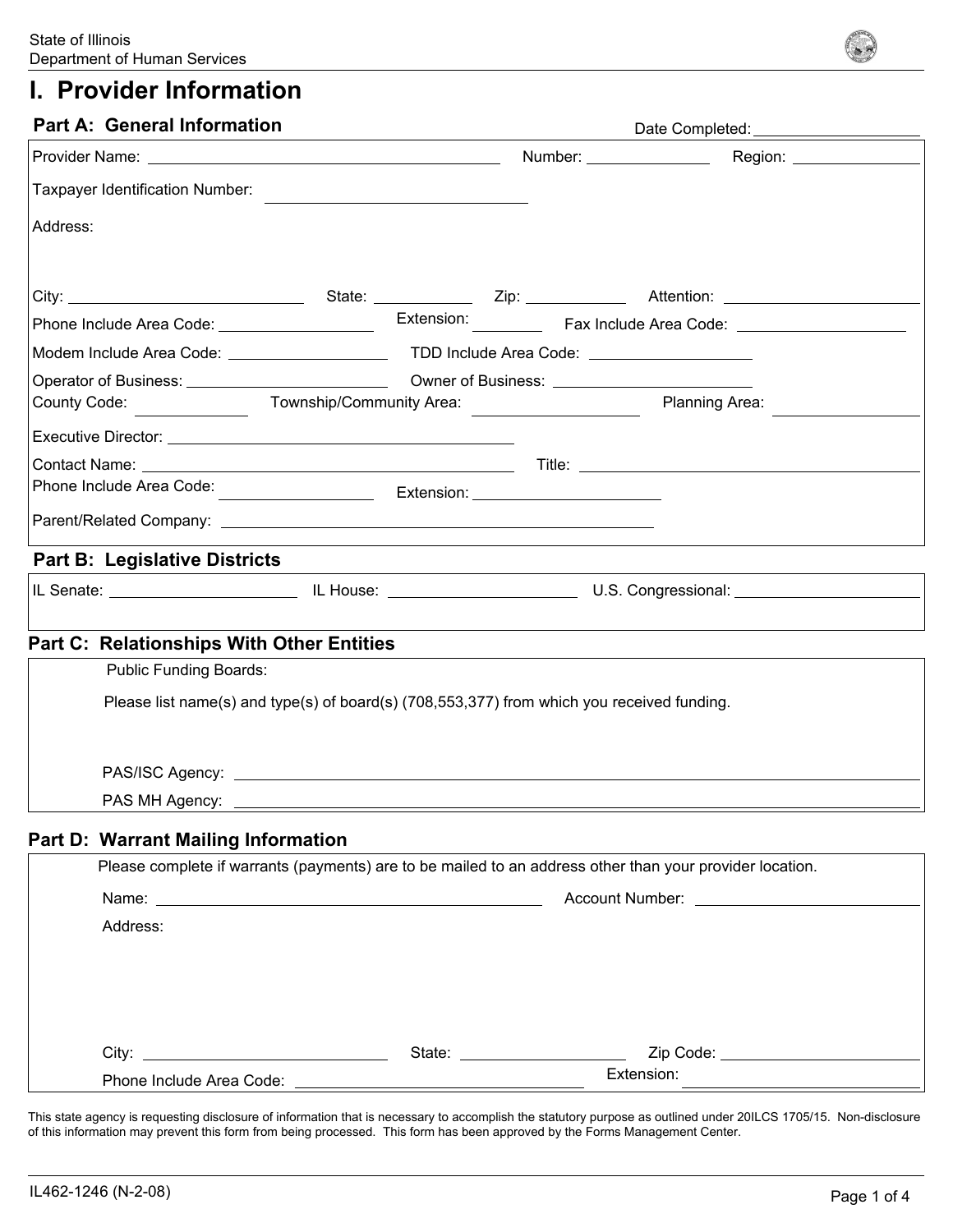## **II. Satellite Information**

| <b>Part A: Physical Location</b><br><u> 1989 - Johann Stoff, amerikansk politiker (* 1908)</u><br>Attention:<br>Address:<br>Phone Include Area Code:<br>Extension:<br>Fax Include Area Code: Modem Include Area Code: Modem Include Area Code:<br>Planning Area:<br><b>Part B: Legislative Districts</b><br>Part C: Mailing Address Please complete if different from physical location<br>Name: Name: Name: Name: Name: Name: Name: Name: Name: Name: Name: Name: Name: Name: Name: Name: Name: Name: Name: Name: Name: Name: Name: Name: Name: Name: Name: Name: Name: Name: Name: Name: Name: Name: Name: Name: Name:<br>Extension:<br>Phone Include Area Code: _____________<br>Address: |  | Number: __________________ |  |
|----------------------------------------------------------------------------------------------------------------------------------------------------------------------------------------------------------------------------------------------------------------------------------------------------------------------------------------------------------------------------------------------------------------------------------------------------------------------------------------------------------------------------------------------------------------------------------------------------------------------------------------------------------------------------------------------|--|----------------------------|--|
|                                                                                                                                                                                                                                                                                                                                                                                                                                                                                                                                                                                                                                                                                              |  |                            |  |
|                                                                                                                                                                                                                                                                                                                                                                                                                                                                                                                                                                                                                                                                                              |  |                            |  |
|                                                                                                                                                                                                                                                                                                                                                                                                                                                                                                                                                                                                                                                                                              |  |                            |  |
|                                                                                                                                                                                                                                                                                                                                                                                                                                                                                                                                                                                                                                                                                              |  |                            |  |
|                                                                                                                                                                                                                                                                                                                                                                                                                                                                                                                                                                                                                                                                                              |  |                            |  |
|                                                                                                                                                                                                                                                                                                                                                                                                                                                                                                                                                                                                                                                                                              |  |                            |  |
|                                                                                                                                                                                                                                                                                                                                                                                                                                                                                                                                                                                                                                                                                              |  |                            |  |
|                                                                                                                                                                                                                                                                                                                                                                                                                                                                                                                                                                                                                                                                                              |  |                            |  |
|                                                                                                                                                                                                                                                                                                                                                                                                                                                                                                                                                                                                                                                                                              |  |                            |  |
|                                                                                                                                                                                                                                                                                                                                                                                                                                                                                                                                                                                                                                                                                              |  |                            |  |
|                                                                                                                                                                                                                                                                                                                                                                                                                                                                                                                                                                                                                                                                                              |  |                            |  |
|                                                                                                                                                                                                                                                                                                                                                                                                                                                                                                                                                                                                                                                                                              |  |                            |  |
|                                                                                                                                                                                                                                                                                                                                                                                                                                                                                                                                                                                                                                                                                              |  |                            |  |
|                                                                                                                                                                                                                                                                                                                                                                                                                                                                                                                                                                                                                                                                                              |  |                            |  |
|                                                                                                                                                                                                                                                                                                                                                                                                                                                                                                                                                                                                                                                                                              |  |                            |  |
|                                                                                                                                                                                                                                                                                                                                                                                                                                                                                                                                                                                                                                                                                              |  |                            |  |
|                                                                                                                                                                                                                                                                                                                                                                                                                                                                                                                                                                                                                                                                                              |  |                            |  |
|                                                                                                                                                                                                                                                                                                                                                                                                                                                                                                                                                                                                                                                                                              |  |                            |  |
|                                                                                                                                                                                                                                                                                                                                                                                                                                                                                                                                                                                                                                                                                              |  |                            |  |
| <b>Part A: Physical Location</b><br><u> 1989 - Johann Stoff, amerikansk politiker (d. 1989)</u>                                                                                                                                                                                                                                                                                                                                                                                                                                                                                                                                                                                              |  |                            |  |
|                                                                                                                                                                                                                                                                                                                                                                                                                                                                                                                                                                                                                                                                                              |  |                            |  |
| Address:                                                                                                                                                                                                                                                                                                                                                                                                                                                                                                                                                                                                                                                                                     |  |                            |  |
|                                                                                                                                                                                                                                                                                                                                                                                                                                                                                                                                                                                                                                                                                              |  |                            |  |
| City:<br>State:<br>Zip:                                                                                                                                                                                                                                                                                                                                                                                                                                                                                                                                                                                                                                                                      |  |                            |  |
| Extension:<br>Phone Include Area Code: ____________________                                                                                                                                                                                                                                                                                                                                                                                                                                                                                                                                                                                                                                  |  |                            |  |
|                                                                                                                                                                                                                                                                                                                                                                                                                                                                                                                                                                                                                                                                                              |  |                            |  |
|                                                                                                                                                                                                                                                                                                                                                                                                                                                                                                                                                                                                                                                                                              |  |                            |  |
| Planning Area: __________________                                                                                                                                                                                                                                                                                                                                                                                                                                                                                                                                                                                                                                                            |  |                            |  |
|                                                                                                                                                                                                                                                                                                                                                                                                                                                                                                                                                                                                                                                                                              |  |                            |  |
| <b>Part B: Legislative Districts</b><br><u> 1980 - Johann Barn, mars ann an t-Amhain an t-Amhain an t-Amhain an t-Amhain an t-Amhain an t-Amhain an t-Amh</u>                                                                                                                                                                                                                                                                                                                                                                                                                                                                                                                                |  |                            |  |
|                                                                                                                                                                                                                                                                                                                                                                                                                                                                                                                                                                                                                                                                                              |  |                            |  |
| Part C: Mailing Address Please complete if different from physical location                                                                                                                                                                                                                                                                                                                                                                                                                                                                                                                                                                                                                  |  |                            |  |
|                                                                                                                                                                                                                                                                                                                                                                                                                                                                                                                                                                                                                                                                                              |  |                            |  |
| Extension:<br>Phone Include Area Code: _____________<br>Address:                                                                                                                                                                                                                                                                                                                                                                                                                                                                                                                                                                                                                             |  |                            |  |
| Fax Include Area Code: ________________________                                                                                                                                                                                                                                                                                                                                                                                                                                                                                                                                                                                                                                              |  |                            |  |
|                                                                                                                                                                                                                                                                                                                                                                                                                                                                                                                                                                                                                                                                                              |  |                            |  |

 $\left(\right)$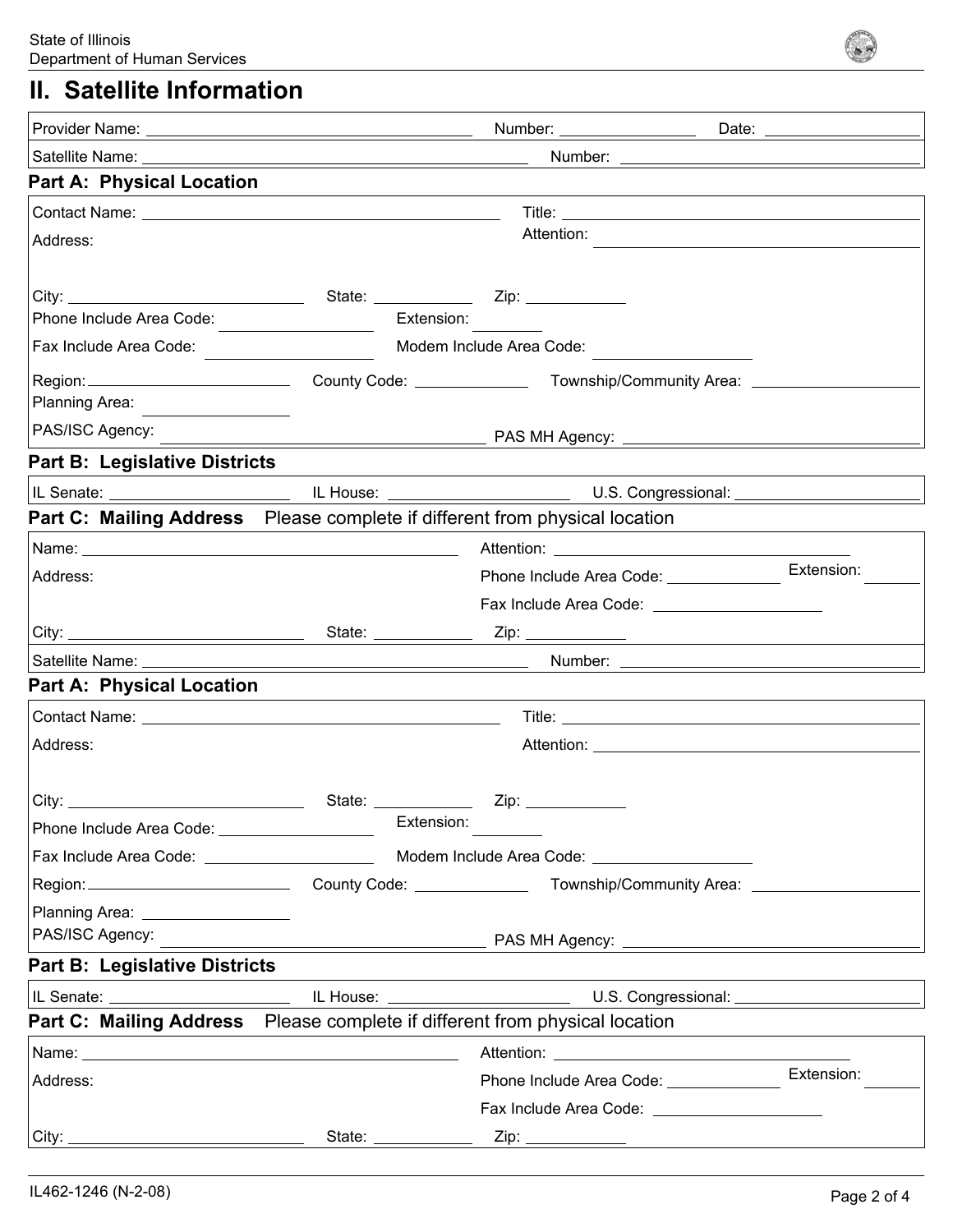|  |  | <u>III. Program Information</u> |  |  |  |
|--|--|---------------------------------|--|--|--|
|  |  |                                 |  |  |  |

| <b>Program Information</b>                     |                                                                            | <u> 1989 - Johann Stoff, amerikansk politiker (* 1908)</u>                                                                  |
|------------------------------------------------|----------------------------------------------------------------------------|-----------------------------------------------------------------------------------------------------------------------------|
|                                                |                                                                            |                                                                                                                             |
|                                                |                                                                            |                                                                                                                             |
|                                                |                                                                            |                                                                                                                             |
|                                                |                                                                            |                                                                                                                             |
|                                                |                                                                            |                                                                                                                             |
| Phone Include Area Code: _____________________ |                                                                            |                                                                                                                             |
|                                                |                                                                            | Total Staff (FTE): Weekly Hours of Operation: Standard Length of Day: Cannel Art Connect Meekly Hours of Operation:         |
| Direct Care Staff (FTE): ____________          |                                                                            |                                                                                                                             |
|                                                | Distribution of Clients by Illinois House District (Total must equal 100%) |                                                                                                                             |
|                                                |                                                                            |                                                                                                                             |
|                                                |                                                                            |                                                                                                                             |
| <b>Program Information</b>                     |                                                                            | ,我们也不能在这里的时候,我们也不能在这里的时候,我们也不能会在这里的时候,我们也不能会在这里的时候,我们也不能会在这里的时候,我们也不能会在这里的时候,我们也                                            |
|                                                |                                                                            |                                                                                                                             |
|                                                |                                                                            |                                                                                                                             |
|                                                |                                                                            |                                                                                                                             |
|                                                |                                                                            |                                                                                                                             |
|                                                |                                                                            |                                                                                                                             |
| Phone Include Area Code: _____________________ |                                                                            |                                                                                                                             |
|                                                |                                                                            | Total Staff (FTE): Weekly Hours of Operation: Standard Length of Day: Charles Mercury Control of Weekly Hours of Operation: |
| Direct Care Staff (FTE): <u>_____________</u>  |                                                                            |                                                                                                                             |
|                                                | Distribution of Clients by Illinois House District (Total must equal 100%) |                                                                                                                             |
|                                                |                                                                            |                                                                                                                             |
| Percent:                                       |                                                                            |                                                                                                                             |
| <b>Program Information</b>                     |                                                                            | <u> 1989 - Johann Stoff, amerikansk politiker (d. 1989)</u>                                                                 |
|                                                |                                                                            |                                                                                                                             |
|                                                |                                                                            |                                                                                                                             |
|                                                |                                                                            |                                                                                                                             |
|                                                |                                                                            |                                                                                                                             |
|                                                |                                                                            |                                                                                                                             |
| Phone Include Area Code: ___________________   |                                                                            |                                                                                                                             |
|                                                |                                                                            |                                                                                                                             |
| Direct Care Staff (FTE): ____________          | Distribution of Clients by Illinois House District (Total must equal 100%) |                                                                                                                             |

District:

Percent:

This state agency is requesting disclosure of information that is necessary to accomplish the statutory purpose as outlined under 20ILCS 1705/15. Non-disclosure of this information may prevent this form from being processed. This form has been approved by the Forms Management Center.

 $\overline{a}$